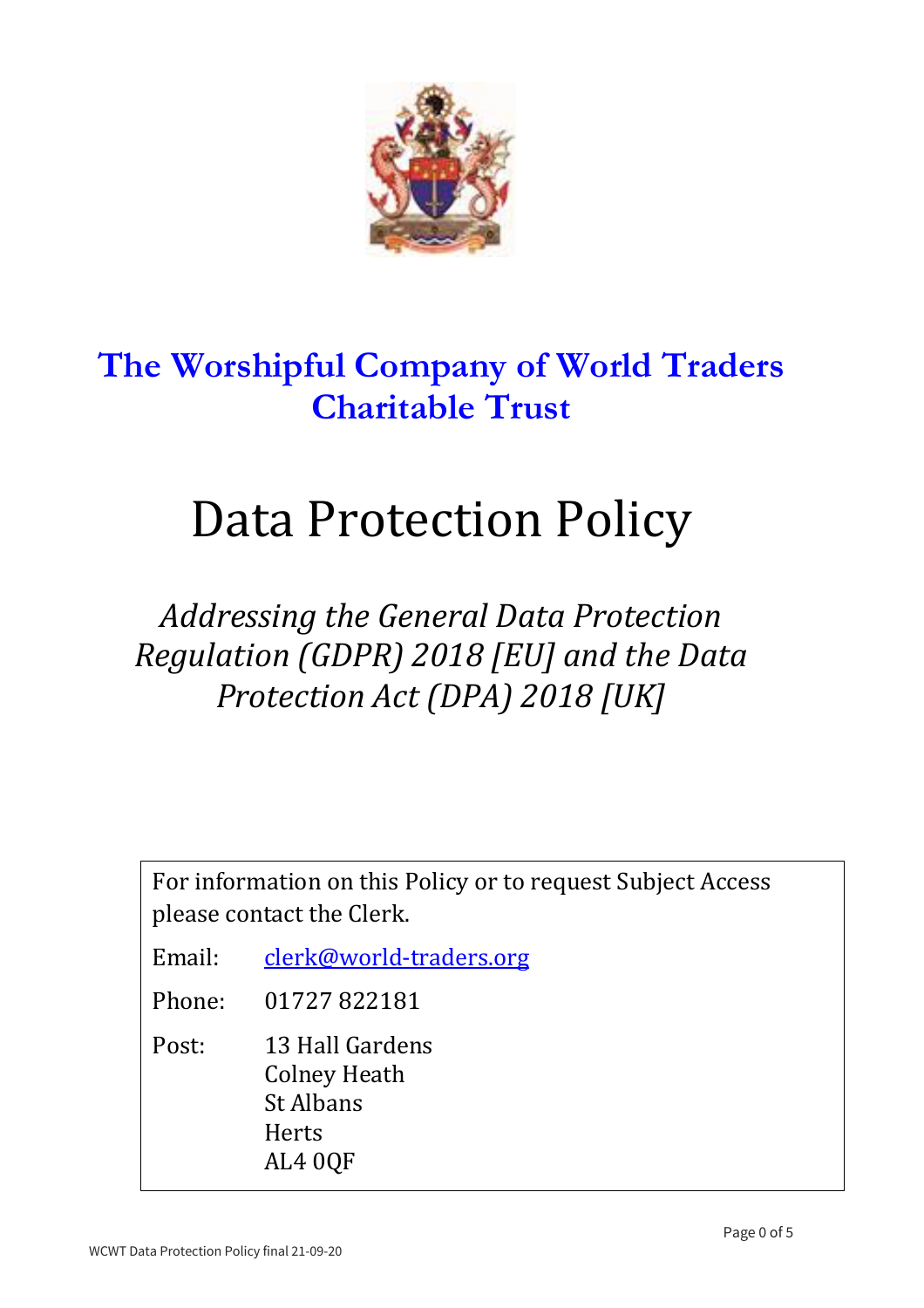# **Definitions**

The Trust holds personal data about our donors, suppliers and other individuals for a variety of business purposes. This policy sets out how we seek to protect personal data and ensure that Officers of the Trustees understand the rules governing their use of personal data to which they have access during their work.

| <b>Business</b><br>purposes   | • The purposes for which personal data may be used by<br>us:<br>Meeting the objectives of The Worshipful Company of<br>World Traders Charitable Trust ("the Trust") including<br>monitoring those Members of the Worshipful Company<br>of World Traders ("the Company") who contribute to<br>the Trust, event administration (including the Tacitus<br>lecture) and financial management.<br>• Business purposes include the following:<br>Compliance with the Trustees legal and governance<br>$\bullet$<br>obligations and good practice<br>Ensuring privacy policies are adhered to (such as<br>policies covering email and internet use)<br>Operational reasons, such as the making of donations to<br>individuals or organisations, recording transactions,<br>event planning and bookings and the distribution of<br>information.<br>• Investigating complaints<br>Checking references, ensuring safe working practices,<br>$\bullet$<br>monitoring and managing Trustee and Officer access to<br>administrative information. |
|-------------------------------|-------------------------------------------------------------------------------------------------------------------------------------------------------------------------------------------------------------------------------------------------------------------------------------------------------------------------------------------------------------------------------------------------------------------------------------------------------------------------------------------------------------------------------------------------------------------------------------------------------------------------------------------------------------------------------------------------------------------------------------------------------------------------------------------------------------------------------------------------------------------------------------------------------------------------------------------------------------------------------------------------------------------------------------|
| Personal<br>data              | Information relating to identifiable individuals, such as<br>current and former donors,, suppliers, those applying for or<br>in receipt of grants from the Trust and livery contacts.                                                                                                                                                                                                                                                                                                                                                                                                                                                                                                                                                                                                                                                                                                                                                                                                                                               |
|                               | Personal data we gather may include: individuals' contact<br>details, bank details (for direct debit purposes) decorations<br>held, education and skills, marital status and job title.                                                                                                                                                                                                                                                                                                                                                                                                                                                                                                                                                                                                                                                                                                                                                                                                                                             |
| Sensitive<br>personal<br>data | The Trust will not ask for or hold sensitive personal data<br>such as that concerning an individual's racial or ethnic origin,<br>sexual orientation, dietary requirements, political opinions,                                                                                                                                                                                                                                                                                                                                                                                                                                                                                                                                                                                                                                                                                                                                                                                                                                     |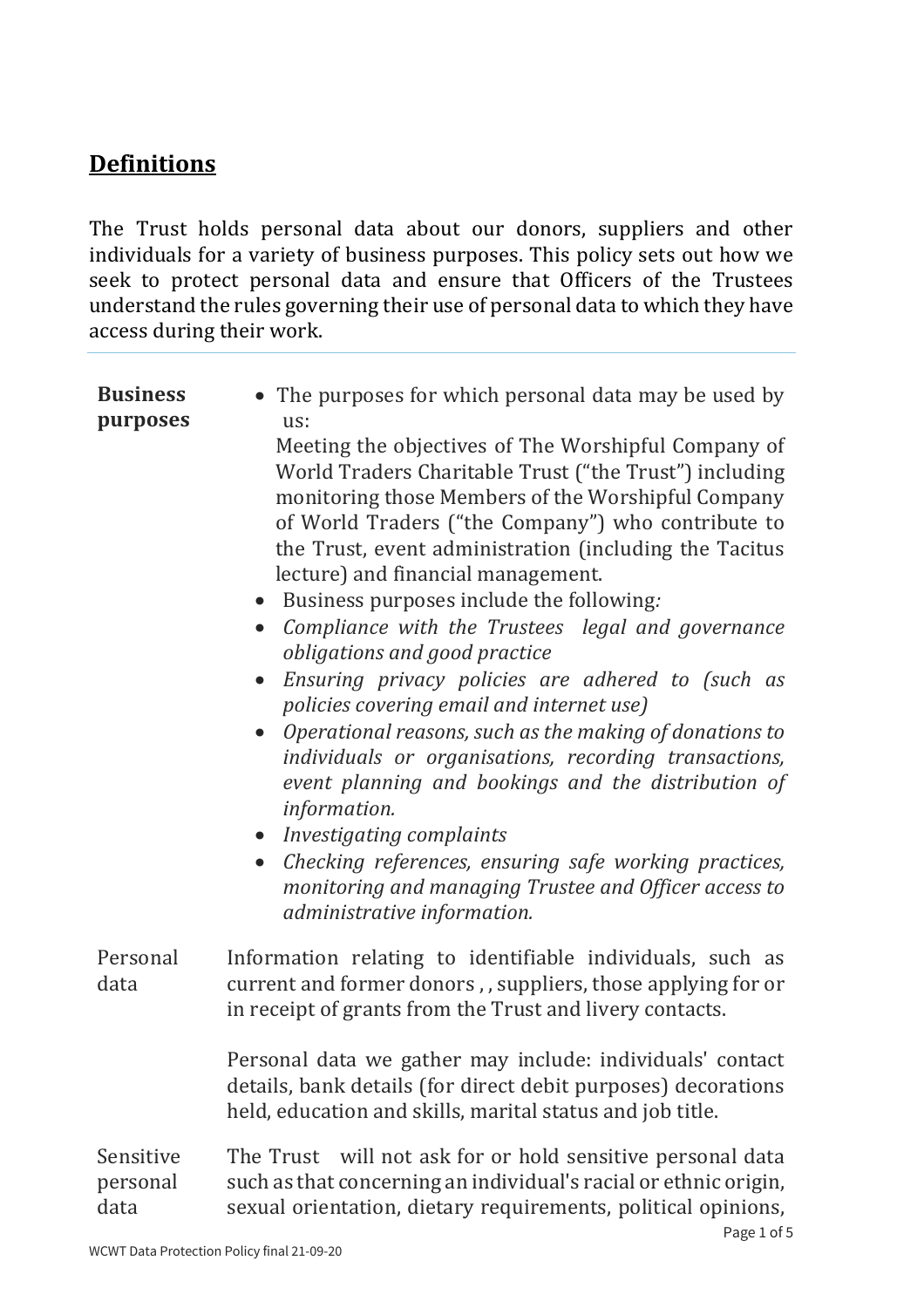religious or similar beliefs, trade union membership (or nonmembership), physical or mental health or condition, criminal offences, or related proceedings.

### **Scope**

This policy applies to all Trustees or officers of the Trust. They must be familiar with this policy and comply with its terms.

This policy supplements any other policies relating to internet and email use. We may supplement or amend this policy by additional policies and guidelines from time to time. Any new or modified policy will be distributed to members.

## **Who is responsible for this policy?**

The Trust is not required to appoint a **Data Protection Officer.** The responsibility for this policy rests with the Trustees and is maintained and administered by the Clerk of the Company in the role as Secretary to the Trust and as the Data Processor.

## **Our procedures**

#### Fair and lawful processing

The Trustees and officers of the Trust must process personal data fairly and lawfully in accordance with individuals' rights. This means that the Trust will only process personal data in accordance with the lawful bases for processing enshrined in the GDPR, primarily legitimate interest, contract or legal obligation. In certain defined circumstances, such as sending personal data outside the UK, the Trustees will only do so if the individual whose details we are processing has consented to the Trustees doing so.

#### The Data Processing Officer's Responsibilities include

- Keeping the Trustees updated about data protection responsibilities, risks and issues:
- Reviewing all data protection procedures and policies on a regular basis;
- Arranging data protection guidance and advice for all Trustees and Officers of the Trust and all those included in this policy;
- Answering questions on data protection from Members, Court Members and other stakeholders: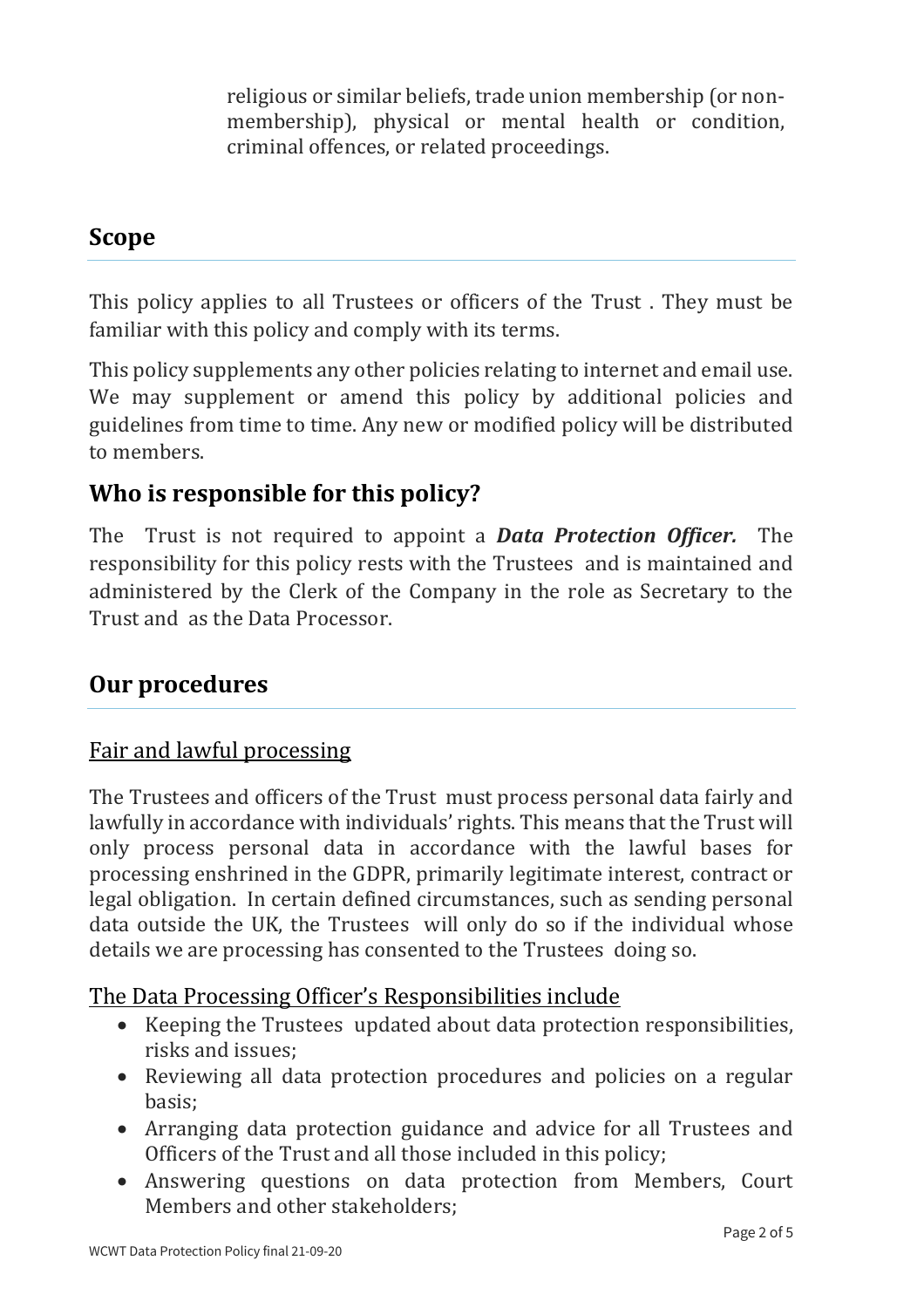- Responding to individuals such as Donors or applicants for grants who wish to know what data is being held on them;
- Checking and approving with third parties that handle the Trust's data any contracts or agreement regarding data processing such as Investment Managers, IT providers and Caterers.

#### Responsibilities of the Data Processor or his/her Designate

- Ensure all systems, services, software and equipment meet acceptable security standards;
- Checking and scanning security hardware and software regularly to ensure it is functioning properly;
- Researching third-party services, such as cloud services the Trustees are considering using to store or process data;
- Approving data protection statements attached to emails and event notices;

The processing of all data must be:

- Necessary to deliver services to Members of the Company or a third party;
- In the legitimate interests of the Trust and not unduly prejudice the individual's privacy;

The Terms of Business of the Trust include a Privacy Notice ondata protection. 

The notice:

- Sets out the purposes for which we hold personal data on individuals:
- Highlights that our work may require us to give information to third parties such as event venues and catering companies;
- Provides that those dealing with the Trust have a right of access to the personal data that the Trust holds about them.

Accuracy and relevance The Trustees will ensure that any personal data they process or is processed on their behalf is accurate, adequate, relevant and not excessive, given the purpose for which it was obtained. The Trust will not process personal data obtained for one purpose for any unconnected purpose unless the individual concerned has agreed to this or would otherwise reasonably expect this.

Individuals may ask that the Trust corrects inaccurate personal data relating to them. If an individual believes that information is inaccurate they should record the fact that the accuracy of the information is disputed and inform the Data Processor (the Secretary of the Trust).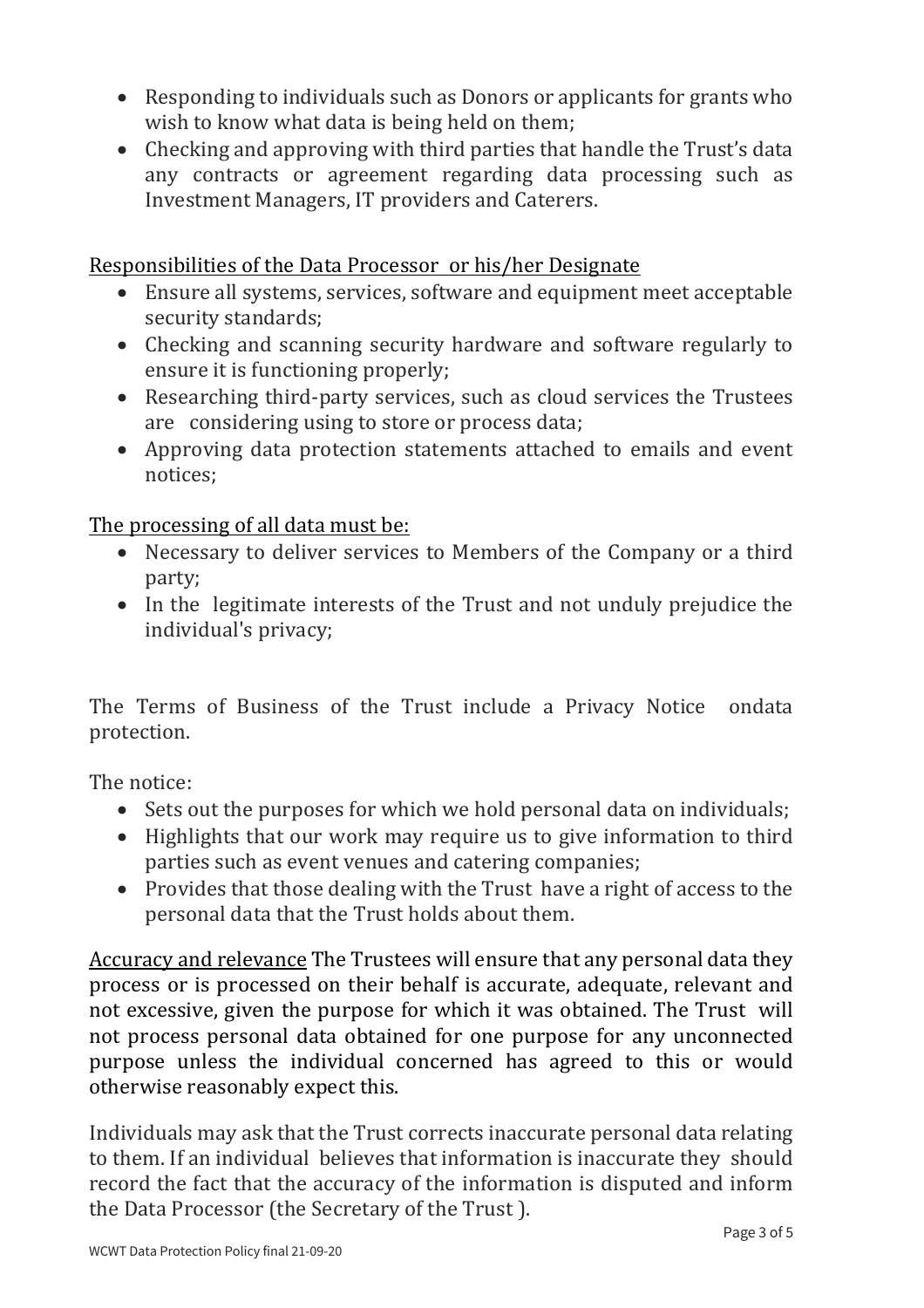#### Data security

The Trust will keep personal data secure against loss or misuse. Where other organisations process personal data as a service on its behalf, the Secretary will establish what, if any, additional specific data security arrangements need to be implemented in contracts with those third-party organisations.

#### Storing data securely

- In cases when data is stored on printed paper, it should be kept in a secure place where unauthorised personnel cannot access it;
- Printed data should be shredded when it is no longer needed;
- Data stored on a computer should be protected by strong passwords that are changed regularly;
- Data stored on CDs or memory sticks must be locked away securely when they are not being used;
- The Data Processor must approve any cloud service used to store data;
- Any servers containing personal data must be kept in a secure location, away from general office space;
- Data should be regularly backed up in line with the Trusts' backup procedures;
- Data should never be saved directly to mobile devices such as laptops, tablets or smartphones;
- All servers containing sensitive data must be approved and protected by security software and strong firewall.

#### Data retention

The Trust will not retain personal data for longer than is necessary. What is necessary will depend on the circumstances of each case, considering the reasons that the personal data was obtained but should be determined in a manner consistent with its data retention guidelines.

#### Data audit and register

An annual data audit to manage and mitigate risks will inform the data register. This should contain information on what data is held, where it is stored, how it is used, who is responsible and any further regulations or retention timescales that may be relevant.